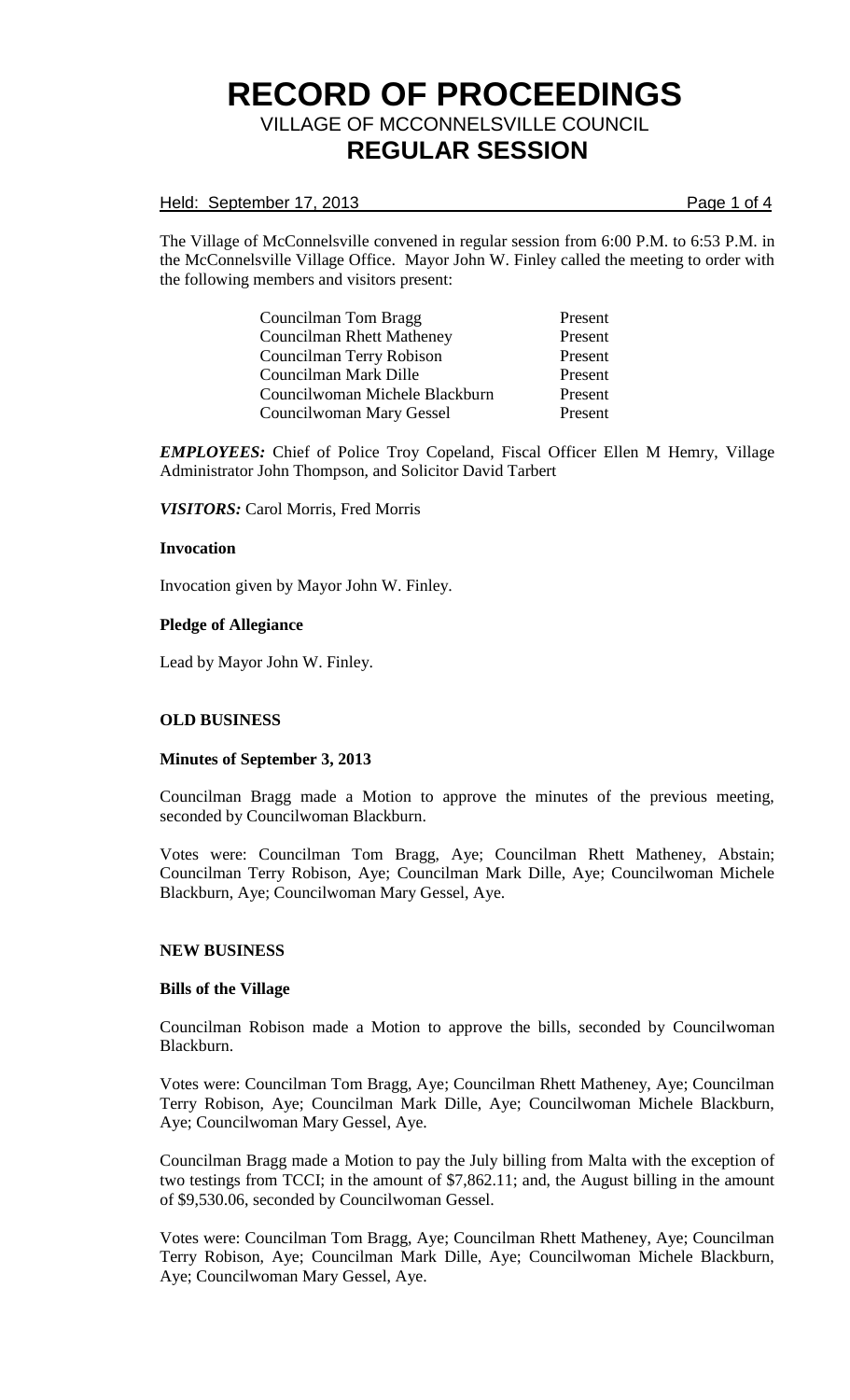Held: September 17, 2013 **Page 2 of 4** 

### **Village Administrator John Thompson**

Village Administrator Thompson reported the combined sewer overflows that were shut off when the last separation was done have been re-installed at Seventh and McConnel. Village Administrator Thompson commended the crew for a job well done; as it turned in to be a nightmare and took two weeks longer than anticipated.

Village Administrator Thompson reported the Notice of Award has been sent to Shelly & Sands; once the contracts are signed, we will issue the Notice to Proceed. This should be completed within the next week.

Village Administrator Thompson reported the crew replaced a four inch water main on Terrace Circle. Village Administrator Thompson stated that will be the next line we will look to replace as it has been causing us some issues.

Village Administrator Thompson reported the Engineers have almost completed the engineering work for the slide at the pool; and, the heating/air conditioning at the Opera House. Village Administrator Thompson stated we have run into an issue with the heating/air conditioning at the Opera House. After talking to the building code department and the size of the furnace needed to do the job; it will not fit through any openings we have in the Opera House. Village Administrator Thompson stated, to get a heating unit in there that will fit; it will have to be a boiler unit. Village Administrator stated we can get it cooled down for the amount of grant money we have; around \$42,000; to get a better cooling unit and still use the existing furnace it would be a cost of \$64,000; with a new furnace and air conditioner, we are looking at around \$120,000. This is keeping all the existing duct work; if it can be used; we are working on getting a variance for the air handling. Village Administrator Thompson has been talking with the Engineers; and, the Opera House Manager and we are looking at different options to see if we can come up with more monies to do this.

Village Administrator Thompson reported he will be meeting with the Engineers on September 30, 2013 to discuss our future Sewer Separation Project's. Village Administrator Thompson has a call in to the OEPA so he can schedule a meeting with them once he has met with the Engineers to see what it is we actually have to do. Currently it states we have until 2015 to abandon all the combined sewer overflows; and he is going to see if we can get any extensions on the time frame if necessary.

Village Administrator Thompson reported we are having more issues with the street sweeper. He met with the Foreman this morning; it appears to be a temperature problem. Village Administrator Thompson is going to look at the monies that have already been invested in it for repair; and, what it will cost to continue repairing it, then compare those figures to the cost of replacing it.

Village Administrator Thompson reported Stacey Bodi turned her resignation in on Wednesday, September 3<sup>rd</sup>. We are advertising for her replacement and will be accepting applications through Friday September  $20<sup>th</sup>$ .

#### **Mayor John W. Finley**

Mayor Finley stated we put another \$500 into the used Crown Vic we purchased a couple years ago; the air conditioning has not been fixed. Mayor Finley stated we need to be thinking of replacing that car next spring or summer.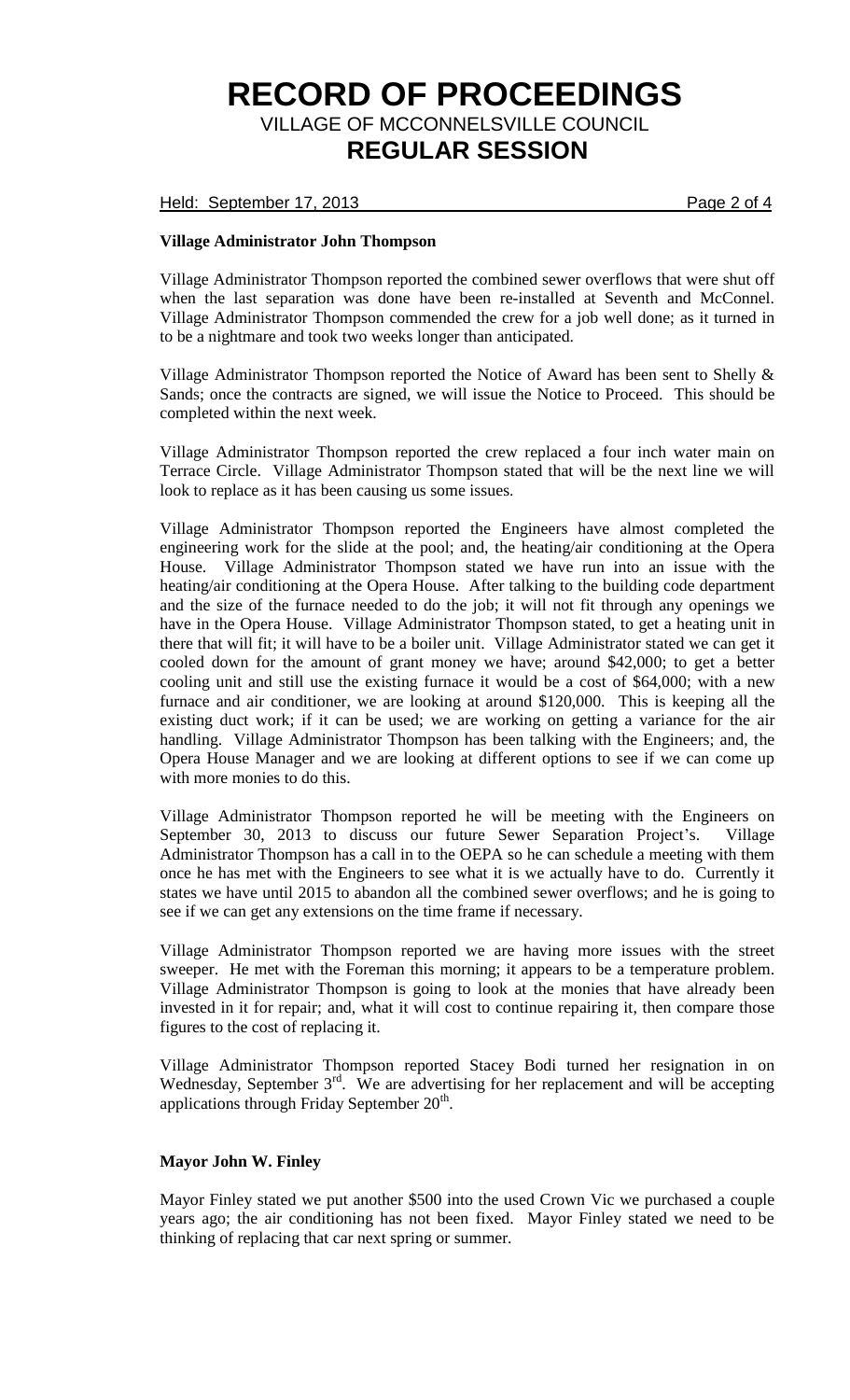Held: September 17, 2013 **Page 3 of 4** 

# **Fiscal Officer Ellen Hemry**

Fiscal Officer Hemry reported August month to date expenditures and revenues; and, year to date expenditures and revenues, as follows: General Fund month to date expenditures \$55,227.31, revenue \$119,425.61; a difference of \$64,198.30; year to date expenditures \$369,925.66, revenue \$576,619.90; a difference of \$206,694.24. Current monies reserved for encumbrance \$59,816.59 leaving a balance of \$146,877.65.

Street Fund month to date expenditures \$3,959.23, revenue \$6,385.58; a difference of \$2,426.35; year to date expenditures \$38,893.41, revenue \$48,150.31; a difference of \$9,256.90. Current monies reserved for encumbrance \$5,935.69 a difference of \$3,321.21.

Water Fund month to date expenditures \$33,533.58, revenue \$43,700.50; \$5,871.28 of that amount came from Morgan Meigs; a difference of \$10,166.92; year to date expenditures \$203,216.67, revenue \$313,884.88 a difference of \$110,668.21. Current monies reserved for encumbrance \$131,285.11 leaving a year to date deficit of \$20,616.90.

Sewer Fund month to date expenditures \$39,843.57, revenue \$52,037.49; \$6,066.19 of that amount came from Malta for Joint Sewer Operations and Maintenance; a difference of \$12,193.92; year to date expenditures \$289,018.13, revenue \$382,310.54; a difference of \$93,292.41. Current monies reserved for encumbrance \$155,303.42 leaving a year to date deficit of \$62,011.01.

Water Capital Projects Fund month to date revenue \$1,885.66; year to date revenue \$15,543.04.

# **Streets & Alley Committee**

Councilman Bragg stated he would like to see the trees around the Square cleaned up; and, maybe use something other than mulch in them.

Councilman Robison stated he was approached at the bus stop regarding the parking problem on South Eighth Street. He would like to schedule a committee meeting to discuss this; and, to look at the alley ordinance.

# **Economic Development Committee**

Councilwoman Gessel reported the Development Office will be having an Open House in October. Currently they have another company, CPC Inc. working out of their offices. It is a satellite office of a Printing Company; Kimberly Smith is the Consultant for them. Councilwoman Gessel stated the Development Office has hired a new employee; Devan McGrath, he works in Administrative support.

### **Public Utilities Committee**

Councilman Robison reported he received an e-mail last evening at 9:30 from a resident on Corydon Drive, questioning if the boil alert was lifted. Councilman Robison stated he was not aware that there even was one.

Village Administrator Thompson stated it was lifted today at 3:30; Patrolman McGrath was passing out notices to that effect.

Councilman Robison stated she questioned if we could put the boil alert information on our website. Councilman Robison stated he felt that was a good idea; and, asked if he could be notified to do so when these occur.